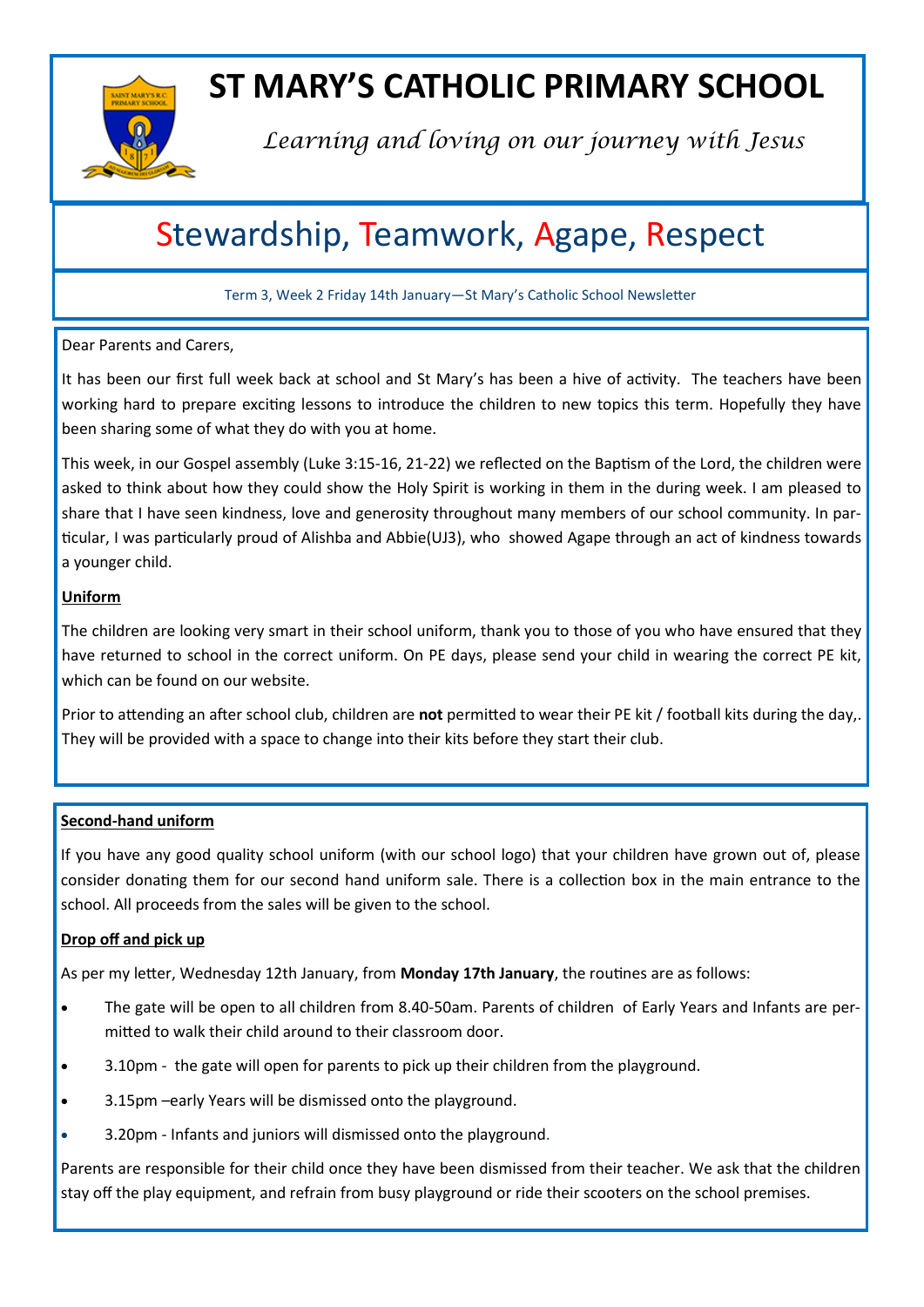#### **Celebrations Assembly**

Congratulations to the following children from for achieving the Star of the week on Friday 14th

January 2022:

**The children were:**

| Infant 1 — Martha | Infant 2- Isabella | Infant $3-$ Lara |
|-------------------|--------------------|------------------|
| $LJ1 -$ Finley    | JL2-Clara          | $L3 -$ Raheel    |
| UJ1-Jodeane       | $UJ2 - Tomasz$     | UJ3-Abbie        |

Headteacher— Isaac (I1)

#### **Infant RE lesson**



In RE this week, the infants have been learning about the parable of the

sower. They made their own gardens to represent the seeds falling on the path, weeds and good soil.



#### **Welcome Mass**

Mrs Akehurst will be attending St Joseph's Church, Sunday 23rd January at 11am to be welcomed into the parish. All families are welcome and we look forward to seeing you there.

#### **COVID message**

On Tuesday there was updated on the temporary pause of confirmatory PCR tests. As a reminder, you are only asked to take a follow up PCR test after a positive LFD test if you:

- wish to claim the Test and Trace Support Payment
- have been advised to take a PCR test because they are in a clinically vulnerable group
- have been advised to do so as part of a research or surveillance programme

have received a positive day 2 LFD after arriving into the UK

From **Monday 17 January,** people who are self-isolating with COVID-19 will have the option to reduce their isolation period after 5 full days if they test negative with a lateral flow device (LFD) test on both day 5 and day 6 and they do not have a temperature. For example, if they test negative on the morning of day 5 and the morning of day 6, they can return to their education or childcare setting immediately on day 6.

The first test must be taken no earlier than day 5 of the self-isolation period, and the second must be taken the following day.

If the result of either of their tests is positive, they should continue to self-isolate until they get negative results from two LFD tests on consecutive days or until they have completed 10 full days of self-isolation, whichever is earliest.

Anyone who is unable to take LFD tests or anyone who continues to have a temperature will need to complete the full 10 day period of self-isolation.